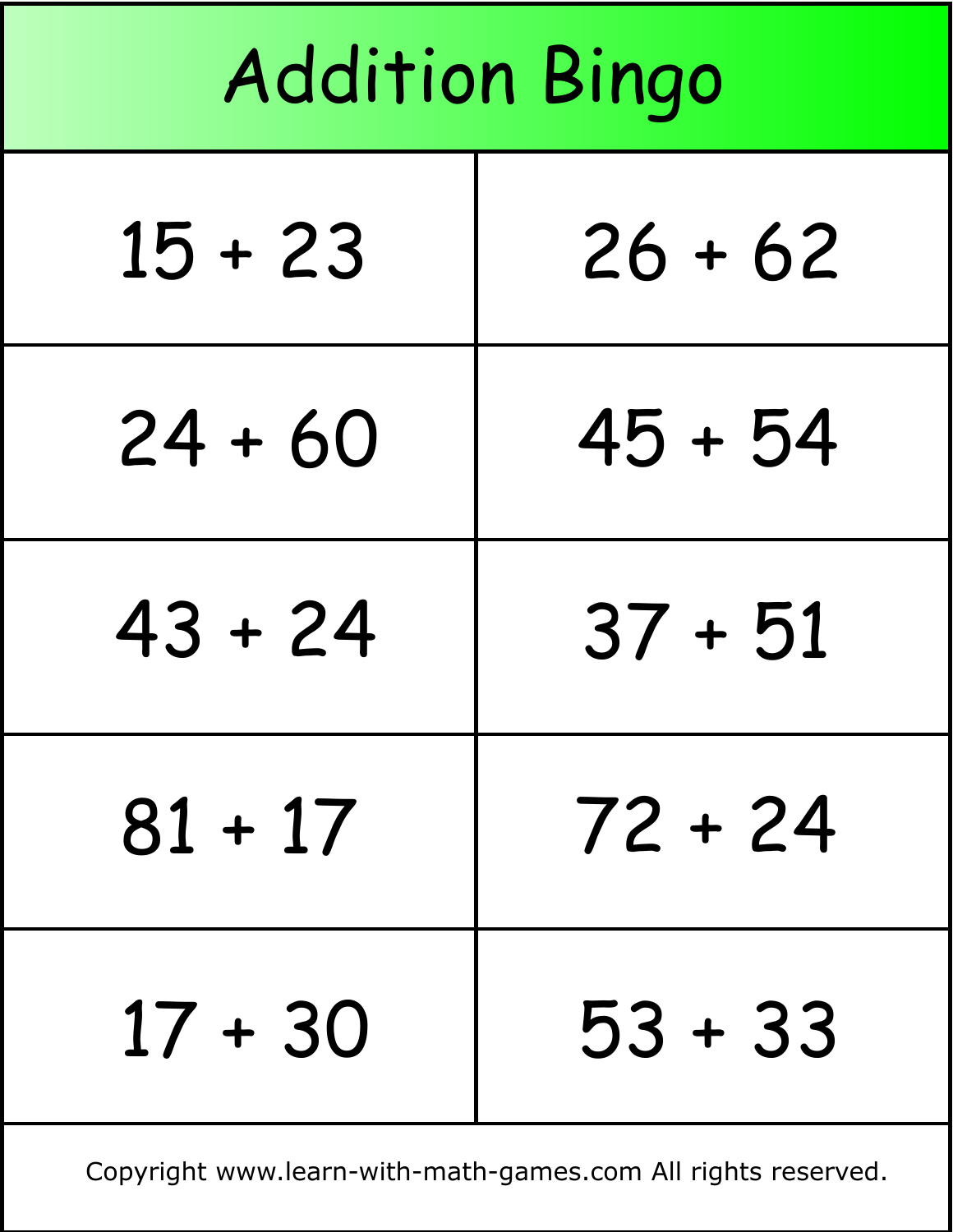| <b>Addition Bingo</b> |           |  |
|-----------------------|-----------|--|
| $27 + 42$             | $56 + 23$ |  |
| $54 + 31$             | $75 + 24$ |  |
| $35 + 24$             | $64 + 23$ |  |
| $15 + 51$             | 45 + 33   |  |
| $63 + 25$             | $53 + 36$ |  |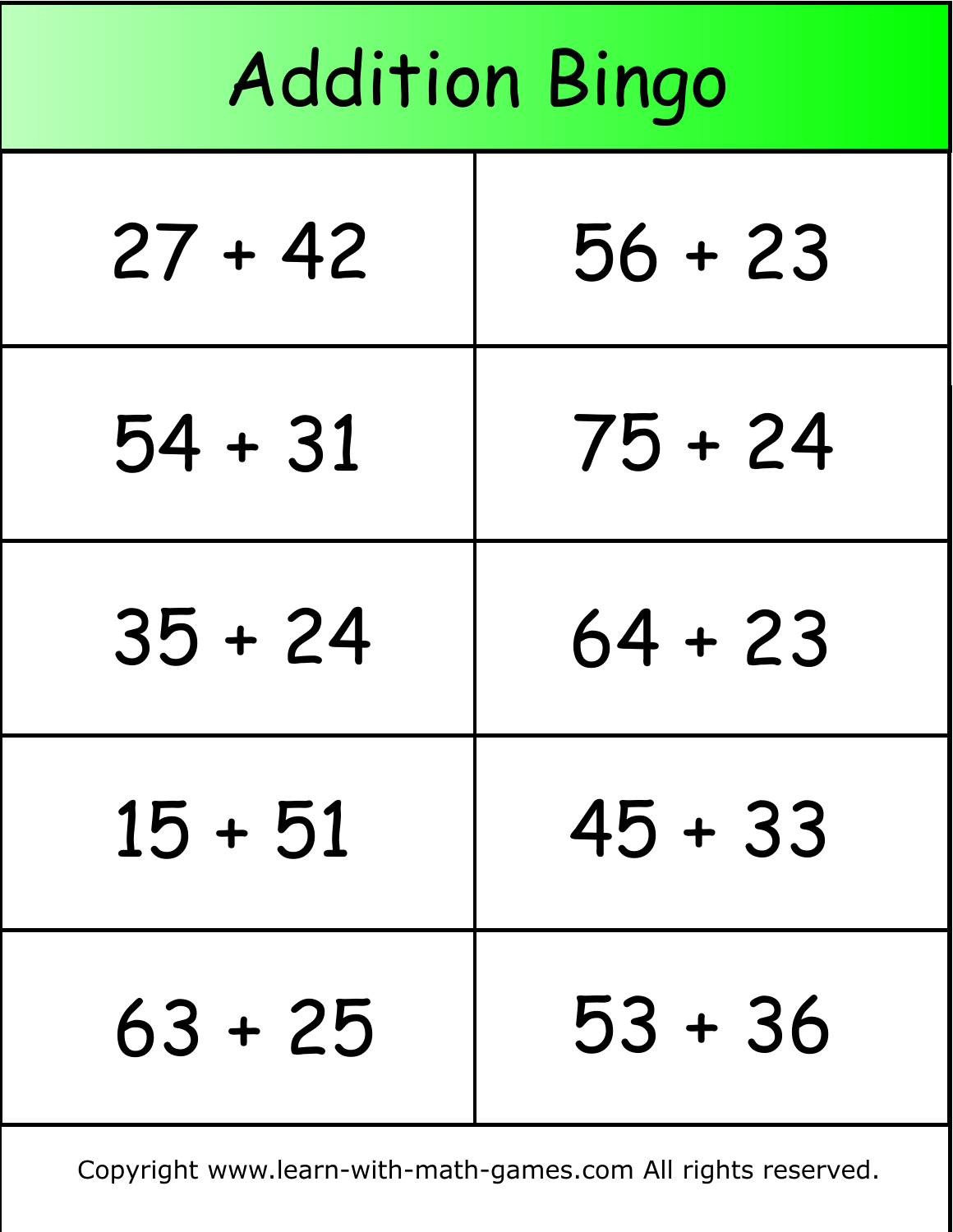## Addition Bingo

| 73 + 25   | $45 + 23$ |
|-----------|-----------|
| $67 + 22$ | 52+35     |
| $17 + 42$ | $34 + 33$ |
| 24 + 32   | 31 + 52   |
| $36 + 43$ | 23 + 44   |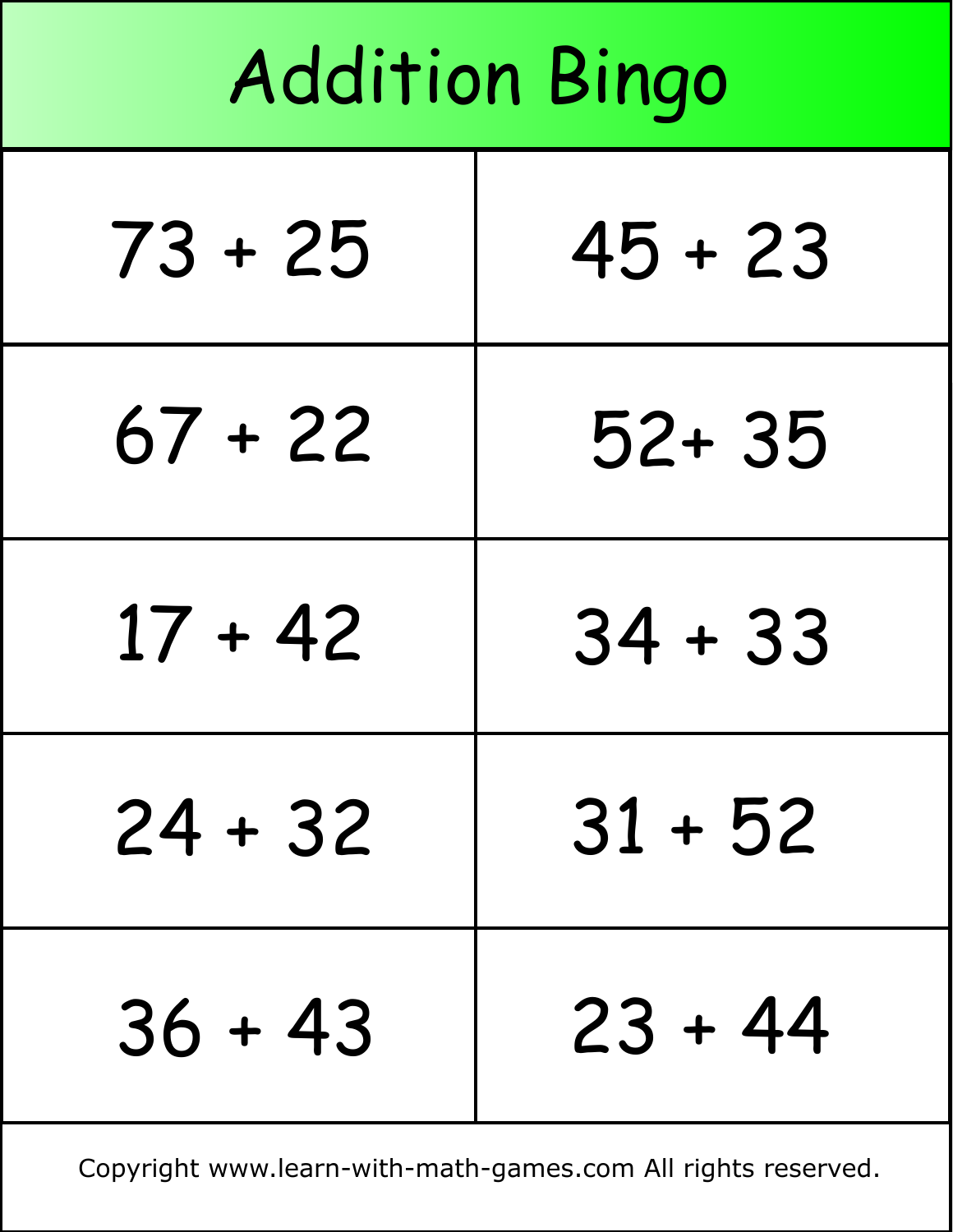| <b>Addition Bingo</b> |           |  |
|-----------------------|-----------|--|
| $12 + 33$             | $24 + 31$ |  |
| $34 + 50$             | $12 + 47$ |  |
| $23 + 34$             | $25 + 12$ |  |
| $42 + 20$             | $53 + 22$ |  |
| $33 + 45$             | $64 + 35$ |  |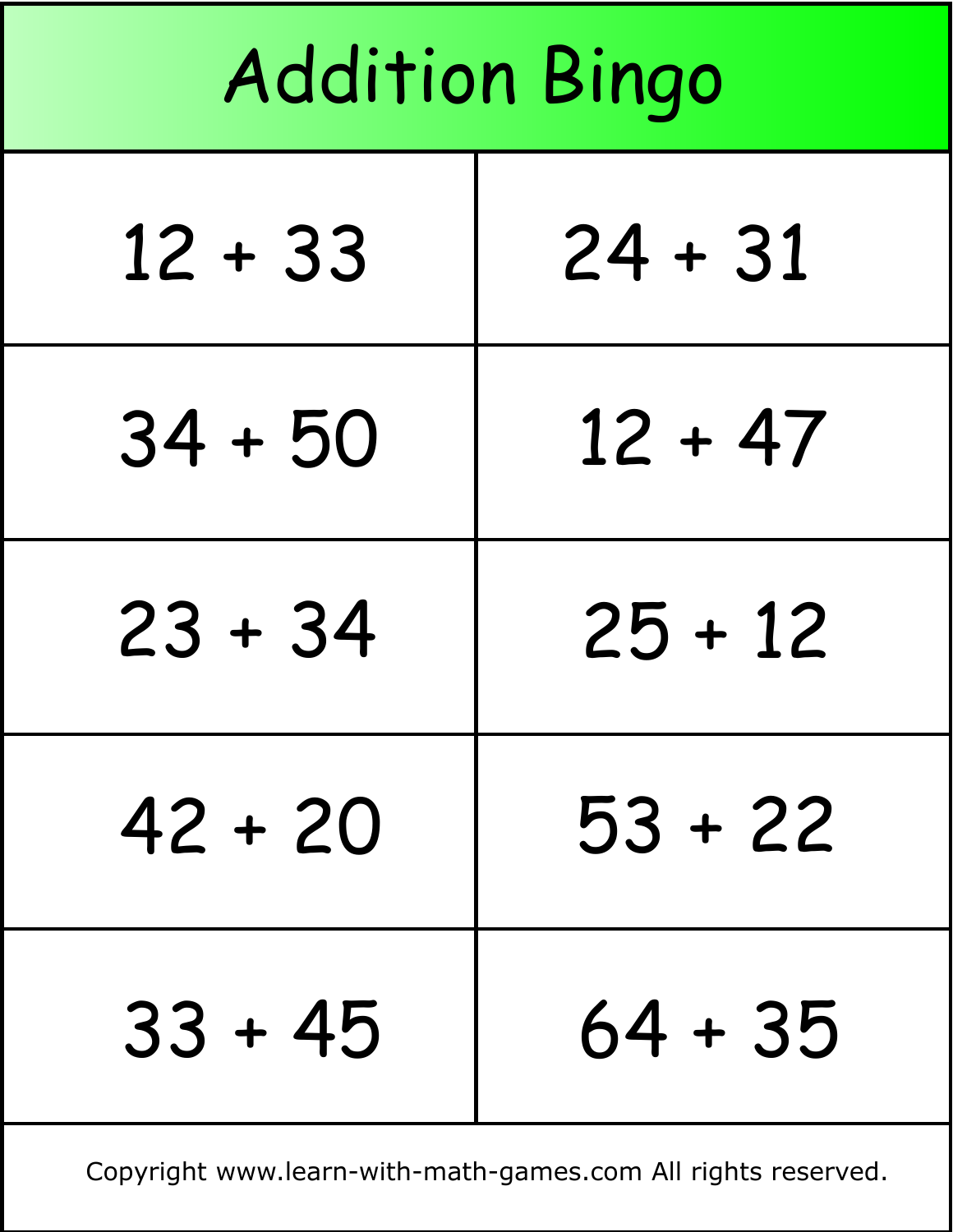| <b>Addition Bingo</b> |           |  |
|-----------------------|-----------|--|
| $28 + 40$             | $34 + 52$ |  |
| $43 + 34$             | $26 + 42$ |  |
| $37 + 51$             | $62 + 35$ |  |
| $42 + 34$             | $31 + 52$ |  |
| $63 + 23$             | $44 + 15$ |  |